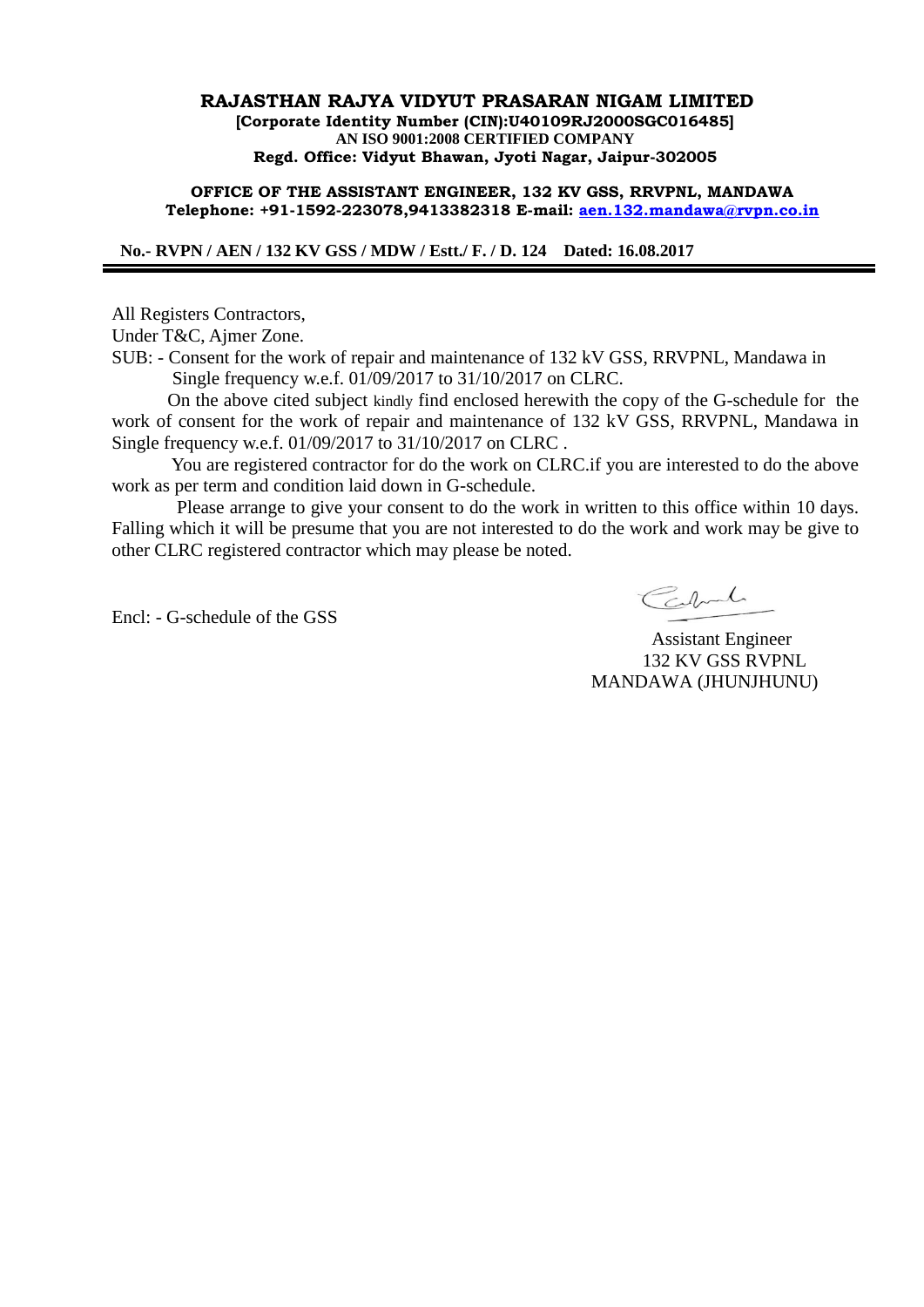# **RAJASTHAN RAJYA VIDYUT PRASARAN NIGAM LIMITED**

 **[Corporate Identity Number (CIN):U40109RJ2000SGC016485] AN ISO 9001:2008 CERTIFIED COMPANY Regd. Office: Vidyut Bhawan, Jyoti Nagar, Jaipur-302005**

# **OFFICE OF THE ASSISTANT ENGINEER, 132 KV GSS, RRVPNL, MANDAWA Telephone: +91-1592-223078, E-mail: aen.132.mandawa@rvpn.co.in, Website: www.rvpn.co.in**

## **G Schedule for Maintanance work of Substation on labour contract Rate as per order No.RVPN/SE(SSPC)/XEN(TK)/BSR/A1/D.21 dated 04.04.2011 Period (01/09/2017 to 31/10/2017)**

| S              | Description of Work                                            | Unit | Qty.         | Rate    | Amount in    |
|----------------|----------------------------------------------------------------|------|--------------|---------|--------------|
| N <sub>o</sub> |                                                                |      |              |         | Rs           |
| 3.0            | <b>Maintenance of Bay Equipments</b>                           |      |              |         |              |
|                |                                                                |      |              |         |              |
|                |                                                                |      |              |         |              |
|                | Providing of work assistance as given below in Maintenance     |      |              |         |              |
|                | work of following bay equipments such as Circuit Breaker,      |      |              |         |              |
|                | Current Transformers, Lightning Arrestors, Isolators, CVTs,    |      |              |         |              |
|                | PLCC equipments and corresponding Control and Relay            |      |              |         |              |
|                | Panels. (All spares, lubricating material and only special T&P |      |              |         |              |
|                | shall be provided by RVPN. Cleaning material and general       |      |              |         |              |
|                | T&P shall be arranged by the contractor.)                      |      |              |         |              |
|                | a) Checking of tightness of clamps &connectors.                |      |              |         |              |
|                | b) Cleaning of all insulators.                                 |      |              |         |              |
|                | c) Attending to oil leakage, if any.                           |      |              |         |              |
|                | d) Cleaning of all Junction Boxes and secondary terminal       |      |              |         |              |
|                | boxes.                                                         |      |              |         |              |
|                | e) Checking of operation of CB throughrelays and verifying     |      |              |         |              |
|                | various logic and control circuits and annunciation circuits.  |      |              |         |              |
|                | f) Measurement of CB operation timings.                        |      |              |         |              |
|                | g) Checking of Isolator operation and itsalignments.           |      |              |         |              |
|                | h) Checking of gas pressures like SF6 & N2in circuit           |      |              |         |              |
|                | breakers/CTs, etc.                                             |      |              |         |              |
|                | i) Measurement of IR values of LAs, CTs and CVTs.              |      |              |         |              |
|                | j) Lubrication of defined parts of all equipments all          |      |              |         |              |
|                | required points.                                               |      |              |         |              |
|                | k) Washing the equipments. In case oilstains are present, then |      |              |         |              |
|                | washing is to bedone with use of detergent solution.           |      |              |         |              |
|                | 1) Cleaning of C&R panel from inside.                          |      |              |         |              |
|                | m) Providing other related work assistance as may be           |      |              |         |              |
|                | required by Incharge.                                          |      |              |         |              |
| 3.1            | 400 KV Bay(1 No. Supervisor $+$ 10 Nos. Workmen)               | Each | $\mathbf{0}$ | 2773.00 | $\mathbf{0}$ |
| 3.2            | 220 KV bay (1 No. Supervisor + 8 Nos. Workmen)                 | Each | $\mathbf{0}$ | 2332.00 | $\mathbf{0}$ |
| 3.3            | 132 KV bay (1 No. Supervisor + 6 Nos. Workmen)                 | Each | $4*1$        | 1892.00 | 7568.00      |
| 3.4            | 33 or 11 KV bay (1 No. Supervisor $+$ 5 Nos. Workmen)          | Each | $09*1$       | 1666.00 | 14994.00     |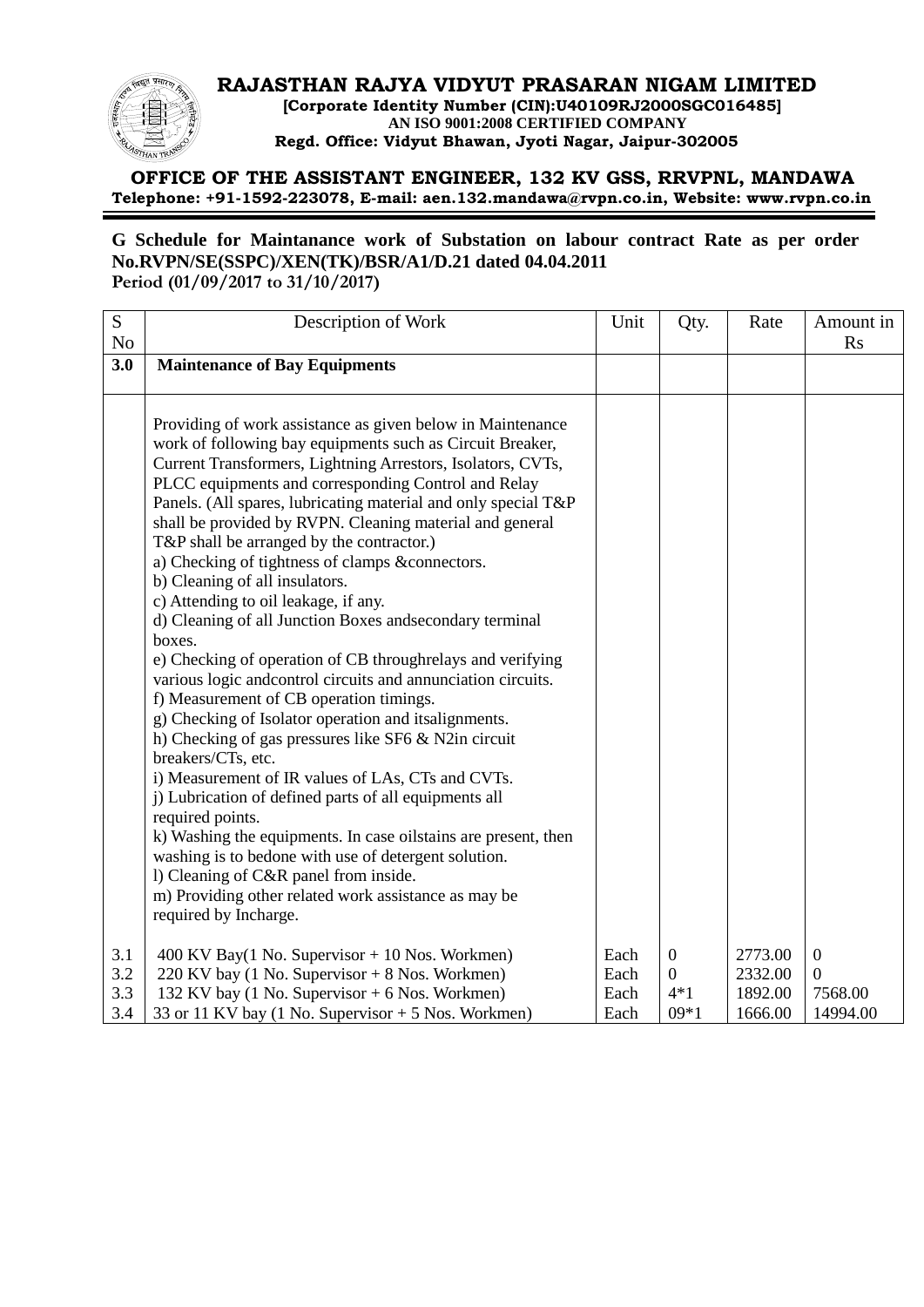| 4.0                      | <b>Maintenance of Power Transformers</b>                                                                                                                                                                                                                                                                                                                                                                                                                                                                                                                                                                                                                                                                                                                                                                                                                                                                                                                                                                                                                                                                                                                                            |                                                              |                                                        |                                       |                                                         |
|--------------------------|-------------------------------------------------------------------------------------------------------------------------------------------------------------------------------------------------------------------------------------------------------------------------------------------------------------------------------------------------------------------------------------------------------------------------------------------------------------------------------------------------------------------------------------------------------------------------------------------------------------------------------------------------------------------------------------------------------------------------------------------------------------------------------------------------------------------------------------------------------------------------------------------------------------------------------------------------------------------------------------------------------------------------------------------------------------------------------------------------------------------------------------------------------------------------------------|--------------------------------------------------------------|--------------------------------------------------------|---------------------------------------|---------------------------------------------------------|
|                          | Providing of work assistance as given below inMaintenance of<br>Power Transformers for the following types of Power<br>Transformers. (All spares, lubricating material and only<br>specialT&P shall be provided by RVPN. Cleaningmaterial and<br>general T&P shall be arranged by the contractor.)<br>a) Cleaning of porcelain of bushings.<br>b) Checking of tightness of clamps & Connectors.<br>c) Cleaning of Buchholz & oil surge relays.<br>d) Cleaning of glasses of all oil level indicators.<br>e) Cleaning of marshalling box, cooler control cubicle,<br>thermometer etc., as provided.<br>f) Attending to oil leakage from Transformer Body &<br>Bushings.<br>g) Checking of oil level in oil filled bushings.<br>h) Checking of Drycol air drying system.<br>i) Measurement of I.R. values.<br>j) Measurement of earth resistance.<br>k) Testing of PRD<br>1) Checking of tripping circuits of Buchholz & WDG, oil<br>temperature controls and protection scheme.<br>m) Checking of OLTC gear operations.<br>n) Checking of auto circuits of cooling bank.<br>o) Taking of oil samples for testing.<br>p) To carryout other special measurements asmay be<br>required. |                                                              |                                                        |                                       |                                                         |
| 4.1<br>4.2<br>4.3<br>4.4 | q) Providing of other related work assistanceas may be<br>required by work incharge.<br>400/220 kV, 315 MVA or 250 MVA<br>(8 Nos. Workmen)<br>220/132 kV, 100 MVA or 50 MVA and 220/33 kV,<br>(6 Nos. Workmen)<br>132/33 kV & 132/11kV (All capacities)<br>(5 Nos. Workmen)<br>33/11 kV & Aux. supply station Transformer<br>(3 Nos. Workmen)                                                                                                                                                                                                                                                                                                                                                                                                                                                                                                                                                                                                                                                                                                                                                                                                                                       | Each<br>Trf.<br>Each<br>Trf.<br>Each<br>Trf.<br>Each<br>Trf. | $\boldsymbol{0}$<br>$\overline{0}$<br>$02*1$<br>$01*1$ | 1797.00<br>1357.0<br>1220.0<br>774.00 | $\boldsymbol{0}$<br>$\overline{0}$<br>2440.00<br>774.00 |
|                          |                                                                                                                                                                                                                                                                                                                                                                                                                                                                                                                                                                                                                                                                                                                                                                                                                                                                                                                                                                                                                                                                                                                                                                                     |                                                              |                                                        |                                       |                                                         |